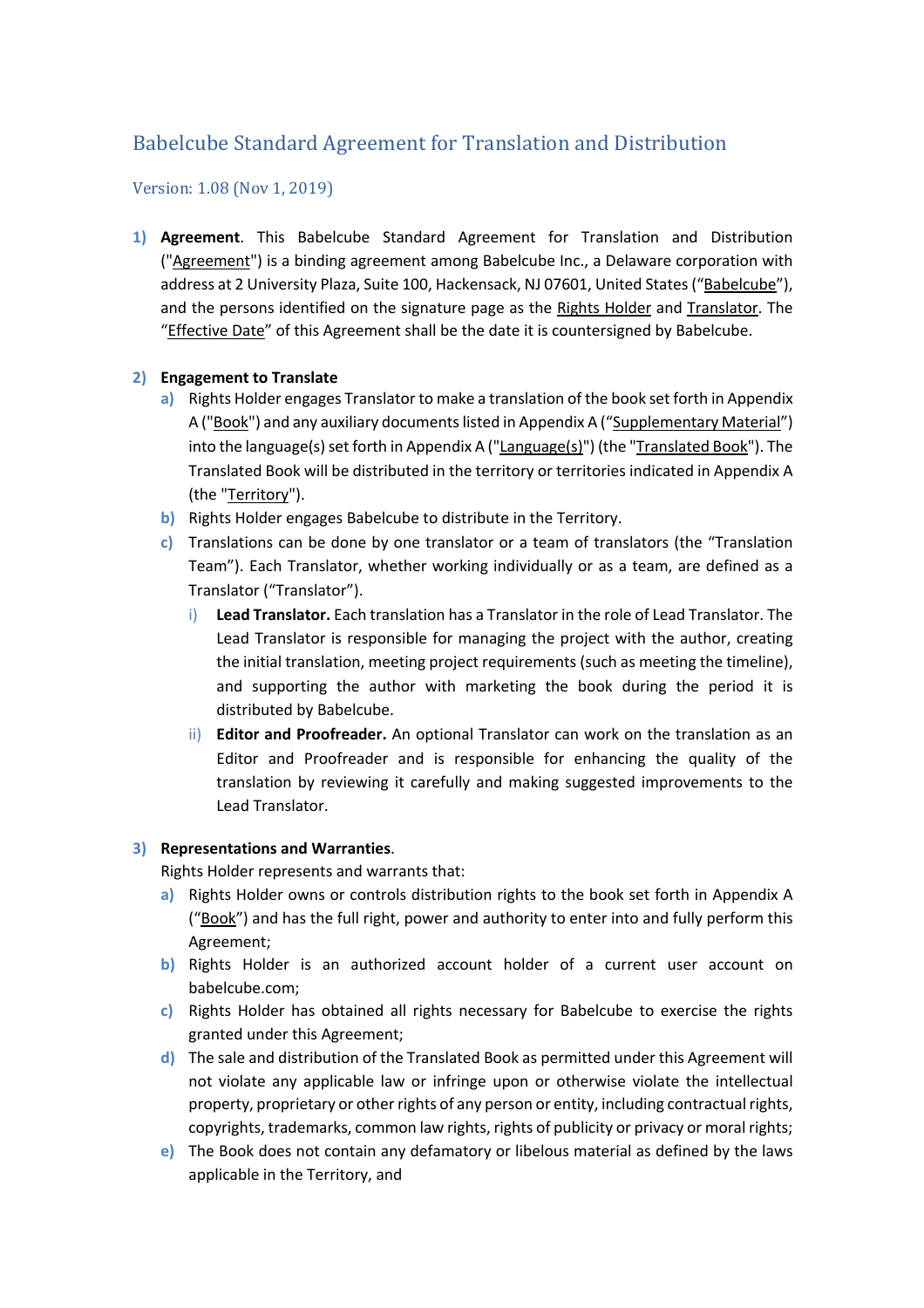- **f)** Rights Holder will be solely responsible for, and will pay, any third parties any royalties that they are owed with respect to the exercise of the rights granted under this Agreement; and
- **g)** The Book is currently sold by Amazon, if Amazon supports the book's language.

Translator represents and warrants that:

- **a)** Translator is free to enter into the Agreement and to perform as required by the Agreement;
- **b)** Translator is an authorized account holder of a current user account on babelcube.com;
- **c)** Translator has made no agreements or commitments that prevent or interfere with the performance of Translator's obligations under this Agreement:, and
- **d)** The translation of the Translated Book will be original and will not infringe upon or violate the rights of privacy, publicity, copyright or any other statutory or common law rights of any kind of any third party.

# **4) Translation Schedule and Guidelines**

Rights Holder will provide the Lead Translator with an Electronic copy of the Book that is editable and not protected by any Digital Rights Management protocol. Lead Translator will deliver the first 10 pages of the Translated Book to Rights Holder for Rights Holder's approval by the number of days in Appendix A from receipt of the material to be translated. Lead Translator will deliver the completed Translated Book by the number of days in Appendix A from receipt of the material to be translated, as extended pursuant to Section 5(c)(ii) below, if applicable ("Completion Date"). Lead Translator will deliver the Translated Book in the same Electronic format as the original Book, in an editable file with no protection by any Digital Rights Management protocol. Rights Holder and Lead Translator will deliver the Book and the Translated Book through the mechanisms provided by Babelcube within its platform.

The name of Lead Translator will be prominently displayed inside the Translated Book as the translator. The name of Editor and Proofreader will be prominently displayed inside the Translated Book as the editor.

## **5) Approvals**

**a) Rights Holder Approvals**. Rights Holder will have the following two rights of approval in connection with Translator's creation of the Translated Book (and no other rights of approval): (i) the right to approve the first 10 pages of the Translated Book, and (ii) the right to approve the completed Translated Book.

## **b) Procedures**

**i)** Rights Holder agrees to work with Lead Translator in good faith in connection with Rights Holder's rights of approval, to make constructive and specific suggestions to help Translator gain approval, and to not unreasonably deny or delay approval. Rights Holder will provide approval through the approval submission feature provided by Babelcube and agrees that such approval is final once provided. Rights Holder will endeavor to provide approvals or request revisions of the first 10 pages within 5 business days of Lead Translator's submission and of the Completed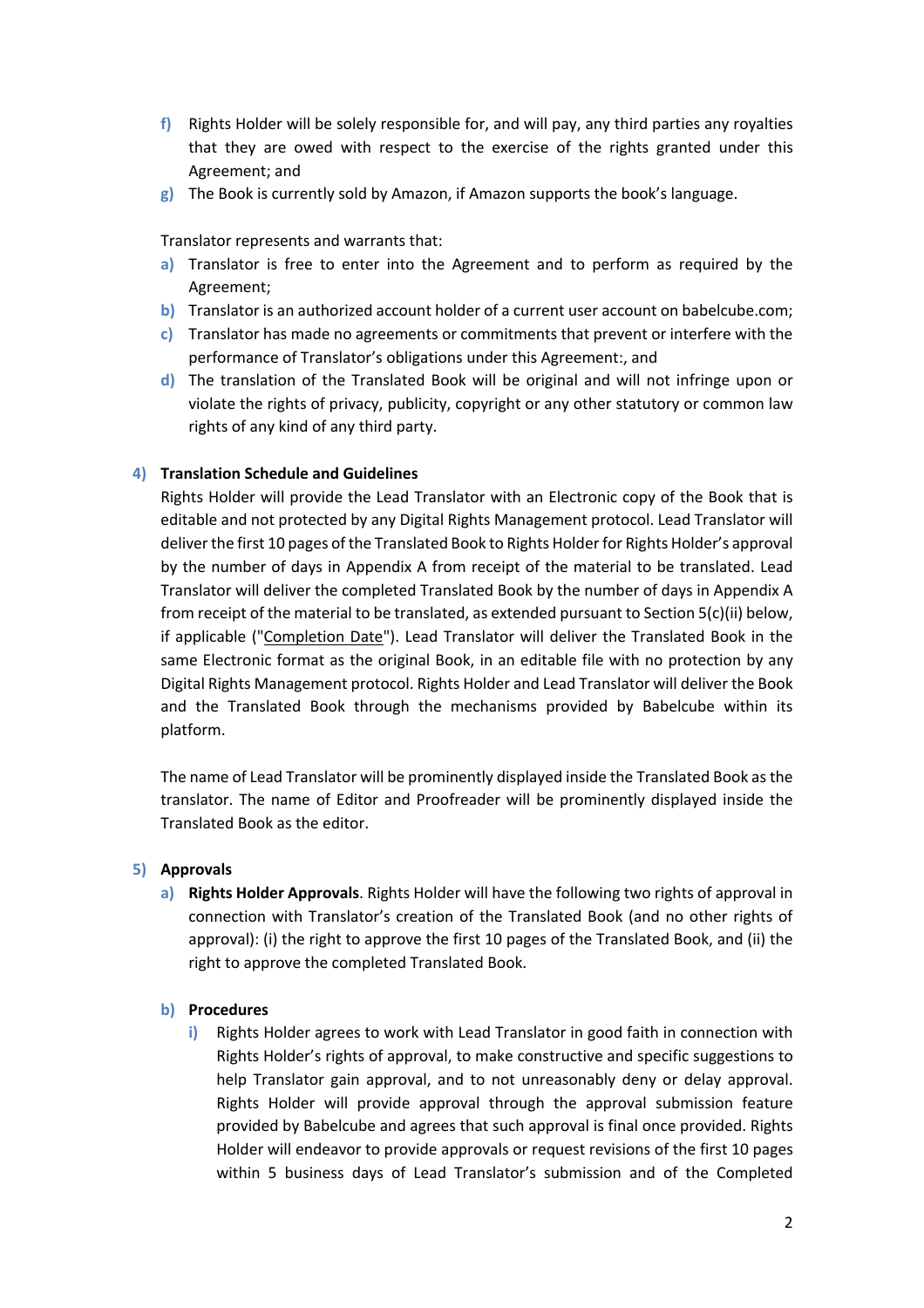Translated Book within 20 business days of Lead Translator's submission (in each case, the "Rights Holder Review Period").

**ii)** Lead Translator agrees to work with Rights Holder in good faith to make revisions reflecting Rights Holder's suggestions, to the extent practicable. Lead Translator will make at least one set of revisions to the first 10 pages of the Translated Book, if requested by Rights Holder, and will make at least three sets of revisions to the completed Translated Book, if requested by Rights Holder. In each case, Lead Translator will endeavor to make revisions within 10 business days (the "Translator Revision Period").

## **c) Deemed Approvals**

- **i)** First 10 pages. If Rights Holder does not respond to a request for approval of the first 10 pages of the Translated Book (or a new version of the first 10 pages revised in response to Rights Holder's suggested changes) within 5 business days of submission by Lead Translator, Lead Translator or Babelcube will send Rights Holder a written notice requesting approval. If Rights Holder does not respond to the written request for approval within 5 business days after Babelcube or Lead Translator sends the notice, Rights Holder will be deemed to have given approval.
- **ii)** Completed Translated Book. If Rights Holder does not respond to a request for approval of the completed Translated Book (or a new version of the completed Translated Book revised in response to Rights Holder's suggested changes) within 20 business days, Rights Holder will be deemed to have given approval, unless Rights Holder provides Lead Translator written notice prior to the expiration of the 20 day business period requesting up to 10 additional business days, in which case the 10 business day approval period will be extended by the number of business days equal to the extension requested by Rights Holder. Rights Holder may request up to 10 additional business days after this first extension. The Completion Date for the Translated Book will be extended by the number of additional business days granted to Rights Holder for submission of Rights Holder's approval in accordance with the foregoing extension request process.

#### **d) Resubmissions and Resolution or Termination in the Event of Impasse**

- **i)** First 10 pages
	- **A.** If Rights Holder rejects the first 10 pages of the Translated Book submitted by Lead Translator, Rights Holder must provide specific and detailed feedback and requests for changes and corrections to Lead Translator. Lead Translator will make revisions based on Rights Holder's feedback. In the event Lead Translator fails to submit a revision to Rights Holder within the Translator Revision Period or if Lead Translator submits a revision to Rights Holder within the Translator Revision Period and Rights Holder rejects the revision within the Rights Holder Review Period, then either party may terminate this Agreement by providing written notice of termination to the other no later than 10 business days following the end of the Translator Revision Period or the date on which Rights Holder rejected the revision, as applicable. No fee or compensation of any kind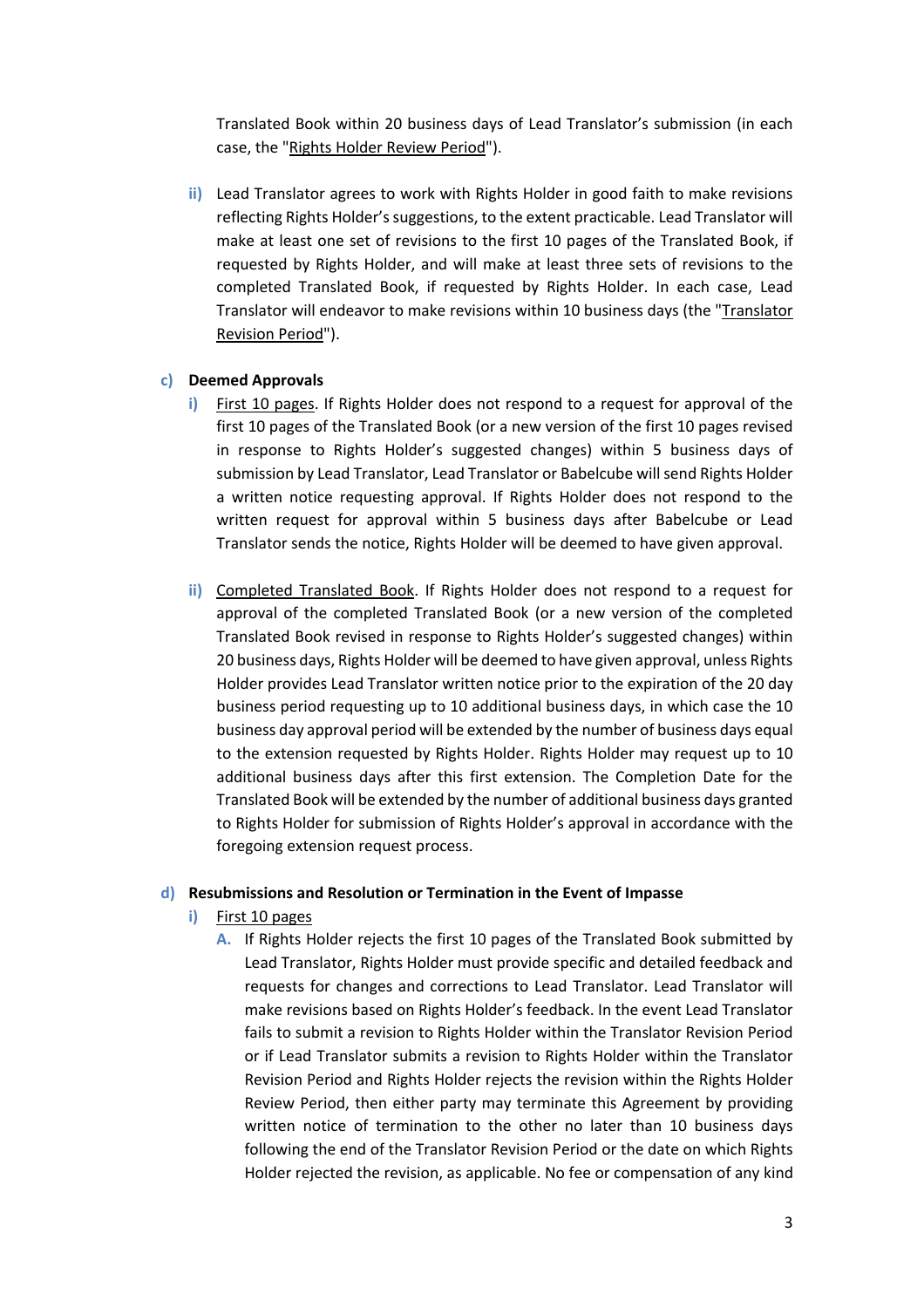will be payable by either party to the other in connection with any termination of this Agreement pursuant to the foregoing sentence.

In the event Lead Translator fails to submit the first 10 pages of the Translated Book by the Delivery Date for the first 10 pages, cancelation terms are described in Section 10 of the Agreement.

#### **ii)** Completed Translated Book

**A.** If Rights Holder rejects the Completed Translated Book submitted by Lead Translator, Rights Holder must provide specific and detailed feedback and requests for changes and corrections to the Lead Translator. Lead Translator will make revisions based on Rights Holder's feedback and resubmit a revised version. In the event Rights Holder has rejected two or more revisions, Lead Translator will be entitled to request that Babelcube determine whether a revision rejected by Rights Holder should be deemed acceptable. If Lead Translator requests Babelcube's review, Lead Translator and Rights Holder will each have 10 business days to provide Babelcube a written statement of not more than two pages of their respective reasons as to why the revision should or should not be approved. Lead Translator and Rights Holder will submit their written statements to Babelcube via email to support [at] babelcube [dot] com. Babelcube will compare the completed Translated Book to the first 10 pages approved by Rights Holder for consistency in quality and general consistency with industry standard high quality Translated Books. Babelcube will make a recommendation to both Rights Holder and Lead Translator as to whether the completed Translated Book should be deemed approved. If Babelcube determines that the revision made by Lead Translator should be approved and Rights Holder agrees, the revision will be deemed approved by Rights Holder. If Babelcube determines that the revision made by Lead Translator should be approved and Rights Holder does not agree, the revision will be deemed disapproved by Rights Holder and Rights Holder may terminate this Agreement by payment of a cancellation fee to Translator in accordance with Section 10(b).

In the event Lead Translator fails to submit the completed translation of the Translated Book by the Delivery Date for the complete translation, cancelation terms are described in Section 10 of the Agreement.

**e) Babelcube Approval**. At any time, before or after publication, Babelcube may review the completed Translated Book for consistency with industry standard high-quality translated books. Babelcube will have the right to accept or reject the Translated Book in its discretion or provide instructions on how to meet Babelcube's standards for completed translated books. If Babelcube rejects the Translated Book, this Agreement will terminate and no party to this agreement will have any claim against any other party.

#### **6) Exclusive Right of Translator to Produce Translated Book**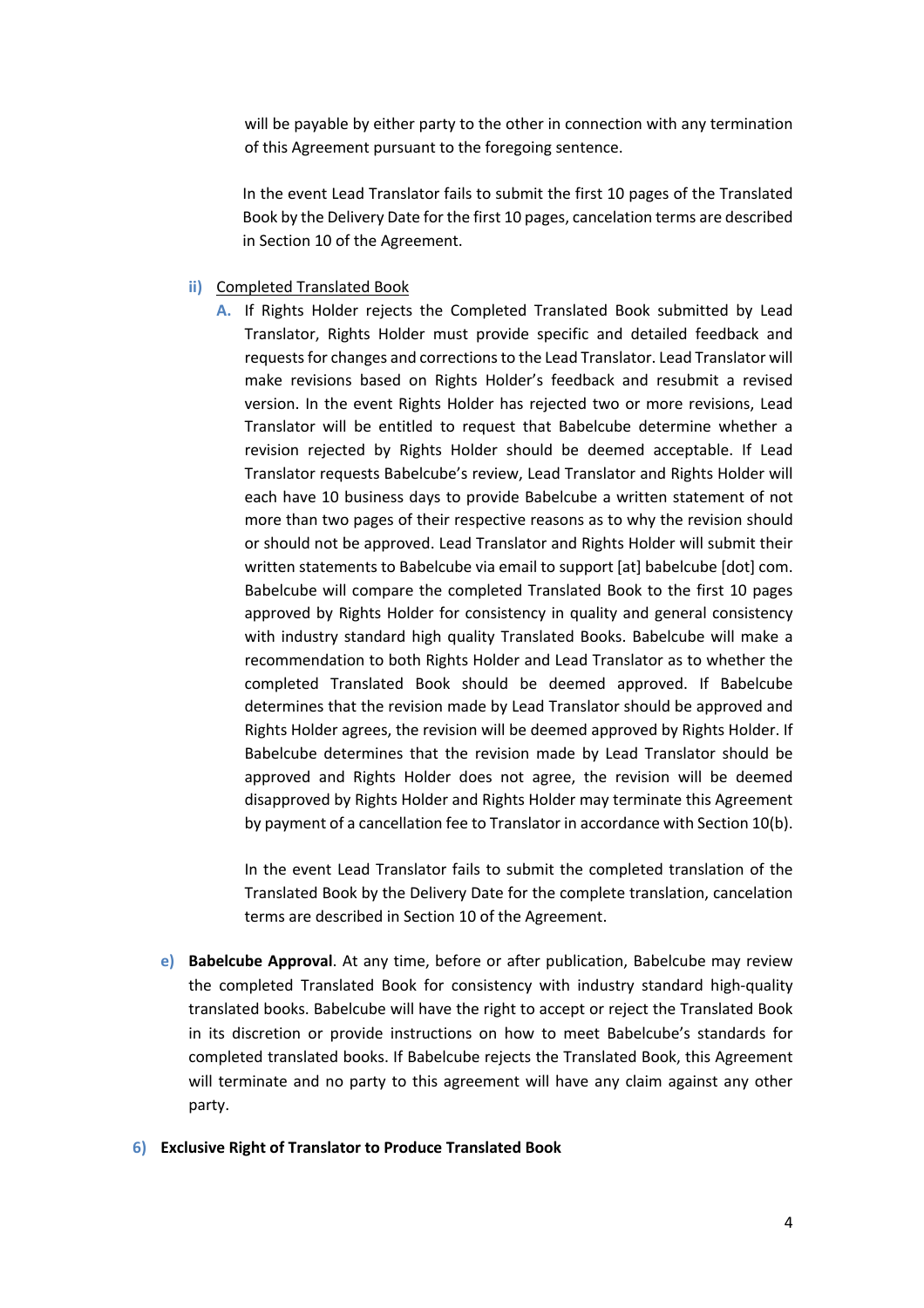Rights Holder will not produce or sell, or grant any third party the right to produce or sell, a translated version of the Book in the Language(s) for distribution in the Territory during the exclusive distribution period granted to Babelcube and set forth in Section 7. Translator understands that if Rights Holder or Translator terminates this Agreement as permitted in this Agreement, Rights Holder will be free to engage another Translator to produce the Translated Book and will have no further obligation to Translator with respect to the Translated Book.

## **7) Distribution By Babelcube**

**a)** Rights Holder grants Babelcube the exclusive license to use, reproduce, display, market, sell and distribute the Translated Book throughout the Territory in all formats now known or hereafter invented from the Effective Date until the date that is five (5) years from such Effective Date (such 5 year period, the "Initial Distribution Period"). After the Initial Distribution Period, this Agreement will renew automatically for additional one (1) year terms (each, a "Renewal Distribution Period") unless Rights Holder or Babelcube provides notice of termination to the other party at least 60 days prior to the end of the Initial Distribution Period or then-current Renewal Distribution Period in accordance with the notice provisions provided below. During the Distribution Period (as defined below) Rights Holder will not, and will not permit any third party to, directly or indirectly distribute, sell, or offer for sale the Book, or any portion thereof, in the language(s) the Rights Holder provided Babelcube for distribution in the Territory in any format.

The Initial Distribution Period and each Renewal Distribution Period (if any), in either of the above cases, is the "Distribution Period."

- **b) Right to Edit**. Babelcube may modify, reformat, encode, adapt and edit the Translated Book to make the Translated Book compatible with the Babelcube service, including but not limited to by (a) adding Babelcube's standard distributor information, and (b) removing flaws or elements that are, in Babelcube's judgment, incompatible or inconsistent with the Babelcube service (e.g., spelling errors, grammatical mistakes, etc.).
- **c) Additional Territories**. Rights Holder may expand the Territory at any time by adding additional territories (each, an "Additional Territory"). If Rights Holder wants to grant Babelcube distribution rights in an Additional Territory, Rights Holder may notify Babelcube by emailing Babelcube at support [at] babelcube [dot] com or using such other means as Babelcube may provide for provision of notice of Additional Territories. By notifying Babelcube that Rights Holder wishes to include Additional Territories, Rights Holder makes all representations and warranties in Section 3 of this Agreement with respect to the Additional Territories. The "Territory" will be deemed to include each Additional Territory as of the date of Right Holder's notice to Babelcube and Babelcube's distribution rights under this Agreement will automatically extend to include the Additional Territory.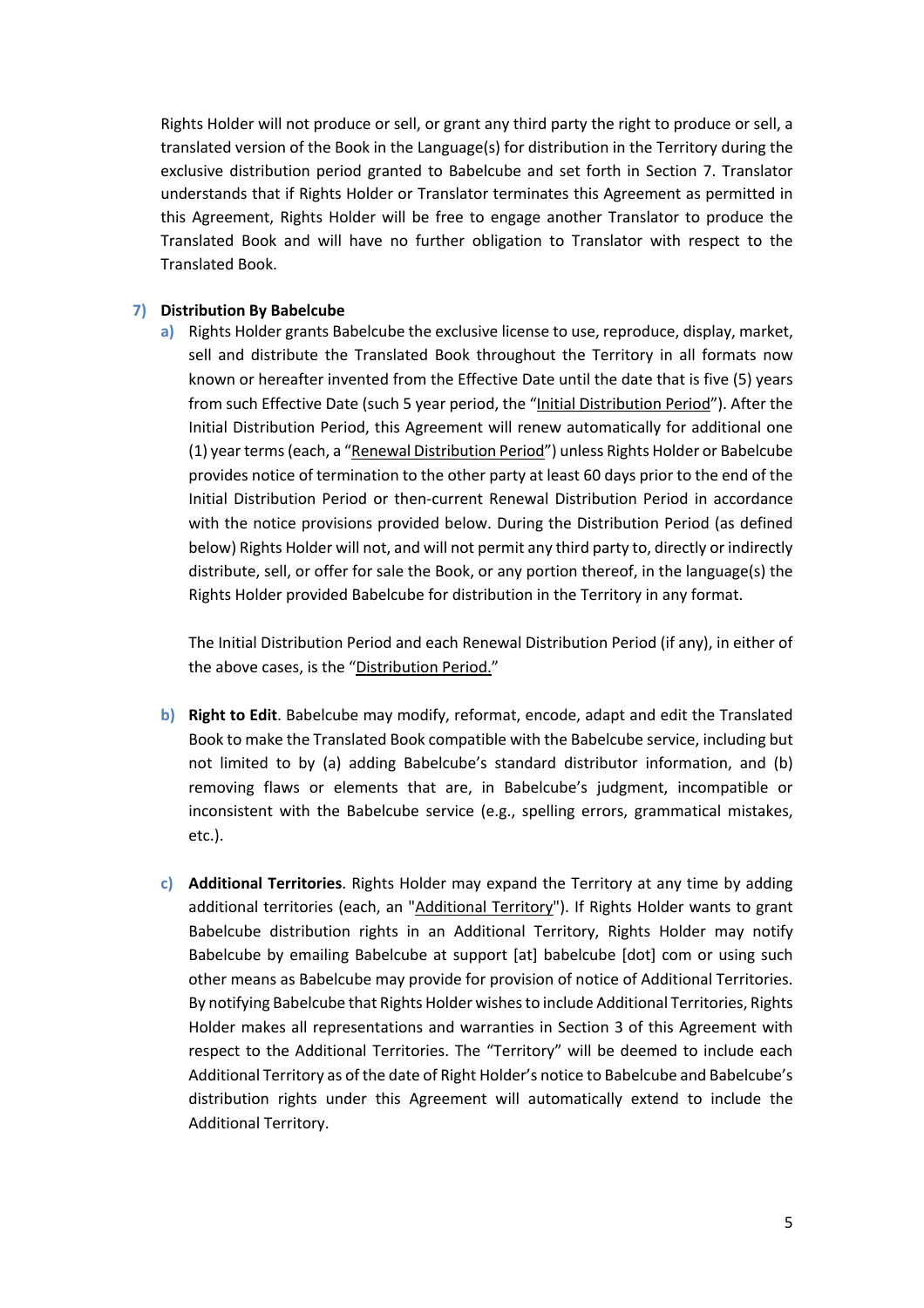- **d) Excerpts**. Rights Holder will provide Babelcube a verbatim excerpt of the Translated Book not exceeding 10 pages in length or 10% of the total page count of the finished Translated Book, whichever is longer. During the Distribution Period, Babelcube will have the right to use, reproduce, display and distribute such excerpt or any other excerpts from the Translated Book in any media now known or hereafter invented for purposes of advertising and promoting the Translated Book and the Babelcube service. Any such excerpts will not exceed 10 pages in length or 10% of the total page count of the finished Translated Book, whichever is longer, and will be a verbatim excerpt from the Translated Book (each, a "Babelcube Excerpt"). Babelcube grants Rights Holder and Translator a non-exclusive, non-transferrable, non-sublicensable license to use a Babelcube Excerpt solely for purposes of promoting the Translated Book.
- **e) Cover Art**. During the Distribution Period, Babelcube will have the right to use and distribute any cover art, graphics, images, or other artwork related to the Translated Book that Right Holder provides to Babelcube ("Artwork") and the title of the Translated Book in any media now known or hereafter invented for purposes of advertising and promoting the Translated Book and the Babelcube service. Rights Holder will provide Artwork needed to distribute the book, including cover art with the translated title of the book, to Babelcube via the Babelcube online system or as otherwise instructed by Babelcube. Babelcube may modify and/or reformat the Artwork.
- **f) Right of Publicity Grant**. During the Distribution Period, Rights Holder grants Babelcube the right to use the Book's author name, approved likeness, and approved biographical information in the Territory in any media now known or hereafter invented for purposes of advertising and promoting the Translated Book and the Babelcube service. Rights Holder will, promptly, on request, provide Babelcube an image and brief written biography suitable for use by Babelcube in the marketing of the Translated Book. Any image or biographical information the Rights Holder provides will be deemed approved by the Book's author upon submission to Babelcube. If Rights Holder is not the author of the Book, Rights Holder agrees to obtain for Babelcube the right to use, during the Distribution Period, the author's name, likeness, and biographical information in the Territory in any media now known or hereafter invented for purposes of advertising and promoting the Translated Book and the Babelcube service.

During the Distribution Period, Rights Holder grants Babelcube the right to use and distribute free copies of the Book for promotional purposes.

**g) Exercise of Rights and Sublicense**. Babelcube may exercise any of the rights granted to it under this Agreement or discharge any of its obligations under this Agreement through any third party. Babelcube may sublicense any of the rights granted to it under this Agreement to any third party and may permit any sublicensee to sublicense the rights Babelcube grants to it. Babelcube will remain responsible for each sublicensee's compliance with this Agreement.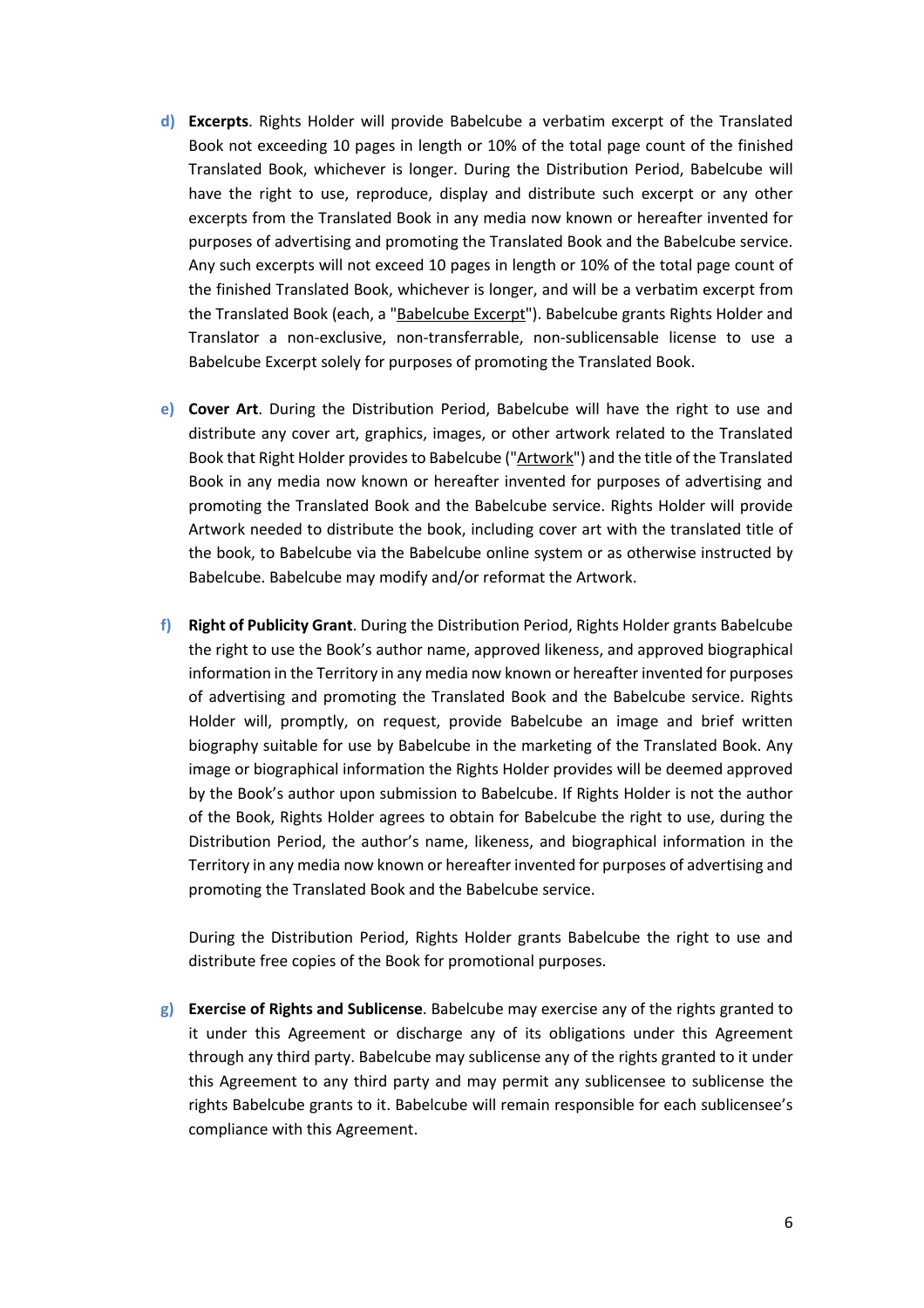**h) Babelcube Controls its Distribution Decisions**. Babelcube will have sole discretion over all decisions related to its distribution of the Translated Book. Rights Holder understands that Babelcube is under no obligation to distribute the Translated Book or, if Babelcube commences distribution of the Translated Book, to continue to distribute the Translated Book and that Babelcube makes no assurance to Rights Holder that Babelcube will aid the sale of any minimum number of units of the Translated Book. Notwithstanding the foregoing, if, within 6 months after the finished Translated Book is delivered to Babelcube, Babelcube has not started distributing the Translated Book, Rights Holder may send Babelcube notice in accordance with the notice provisions provided below requesting that Babelcube commence distribution of the Translated Book. If Babelcube does not commence distributing the Translated Book within 3 months after Babelcube confirms receipt of said notice, this Agreement may be terminated upon 30 days' notice provided by Rights Holder in accordance with the notice provisions provided below and all rights in the Translated Book granted to Babelcube in this Agreement will revert to Rights Holder.

# **8) Distribution and Payment Terms**

- **a)** Rights Holder engages Babelcube to distribute the Translated Book in the Language(s) in the Territory during the exclusive distribution period granted to Babelcube as set forth herein.
- **b)** As full consideration for all services performed by Translator under this Agreement, and provided Translator is not in breach of this Agreement, for all sales of the Translated Book in the Language(s) in the Territory, Babelcube will pay Translator the royalty amount set forth on Appendix B.
- **c)** Translator is responsible for all of Translator's costs and expenses in producing the Translated Book.
- **d)** As full consideration for the rights held by the Rights Holder under this Agreement, and provided Rights Holder is not in breach of this Agreement, for all sales of the Translated Book in the Language(s) in the Territory, Babelcube will pay Rights Holder the royalty amount set forth on Appendix B.

# **9) Withholding and Offset of Royalty Payments**

Translator understands and agrees that Translator will not be entitled to payment of royalties if Translator is in breach of any of its obligations to Babelcube or to another Babelcube participant under any Babelcube agreement applicable to the Translated Book. In that case, royalties due Translator will continue to accrue, but royalty payments may be withheld until Translator cures the applicable breach. Further, any indemnity or other payment that Translator owes Babelcube may be offset against royalty payments that Babelcube owes Translator.

If Rights Holder is in breach of any of Right Holder's obligations to Babelcube ("Breach") or if a third party has asserted that Rights Holder did not have all rights required to grant the rights that Rights Holder grants in this Agreement ("Third Party Claim"), royalties rightfully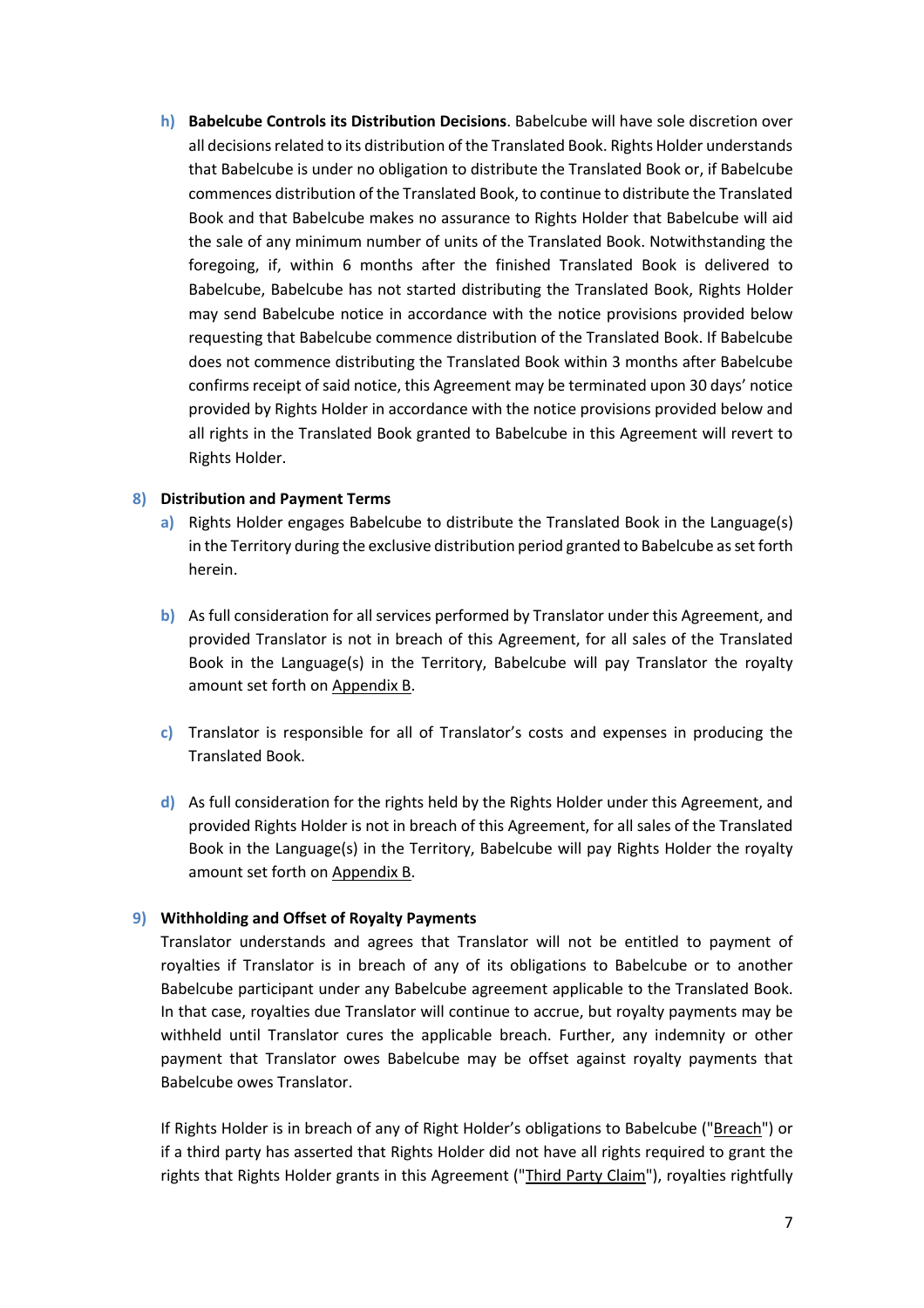due to Rights Holder or Translator on the Translated Book will continue to accrue, but Babelcube is entitled to withhold the royalty payments until Right Holder cures the Breach or fully resolves the Third Party Claim. Rights Holder will notify Babelcube of any Breach or Third Party Claim of which Rights Holder is aware within 5 days after Rights Holder learns of the Breach or Third Party Claim. Further, Babelcube is entitled to offset amounts that Rights Holder owes Babelcube related to a Translated Book against royalty payments Babelcube owes Rights Holder on the applicable Translated Book.

If a breach by Translator or Rights Holder is not cured after 12 months, Babelcube will no longer be responsible to accrue or pay royalties from the time of breach.

### **10) Additional Rights of Termination**

- **a) Termination with No Termination Fee.** In addition to the rights of the parties to terminate this Agreement without payment of fees pursuant to Sections 5, 17, the parties may terminate this Agreement with no fee or compensation of any kind owing to each other as follows: (i) Lead Translator may terminate this Agreement without reason until the Rights Holder approves the Completed Translated Book, provided that Lead Translator provides written notice of termination to Rights Holder; and (ii) Rights Holder may terminate this Agreement if Lead Translator fails to deliver the first 10 pages of the Translated Book or the final version of the Translated Book for Rights Holder's approval by the applicable date set forth in Appendix A and fails to do so within 48 hours of either the Rights Holder's written request to Lead Translator to do so or a written reminder from Babelcube.
- **b) Termination with Termination Fee.** In addition to the rights of the parties to terminate this Agreement without payment of fees pursuant to Sections 5, 10(a), and 17, Rights Holder may terminate this Agreement by provision of written notice of termination to Lead Translator and Babelcube subject to payment of a termination fee.

#### **i) Before final version of the Translated Book has been approved**

Before the Completed Translated has been approved, as a termination fee, Rights Holder must pay Translator (which could be a Translation Team) a cancellation fee equal to \$500, plus all reasonable, documented costs Translator incurred in producing the Translated Book prior to the date of Rights Holder's provision of written notice of termination.

Rights Holder may not cancel Translator's engagement under this Section 10(b)(i) after Lead Translator has completed the Translated Book and has been given approval by Rights Holder as detailed in Section 5.

### **ii) After final version of the Translated Book has been approved**

If the Rights Holder is unable to comply with this agreement because of a preexisting conflicting legal obligation(s) and the Completed Translated Book has been approved, the Rights Holder may terminate this Agreement by giving written notice of termination to Lead Translator and Babelcube subject to payment of a termination fee. As a termination fee, Rights Holder must pay Translator (which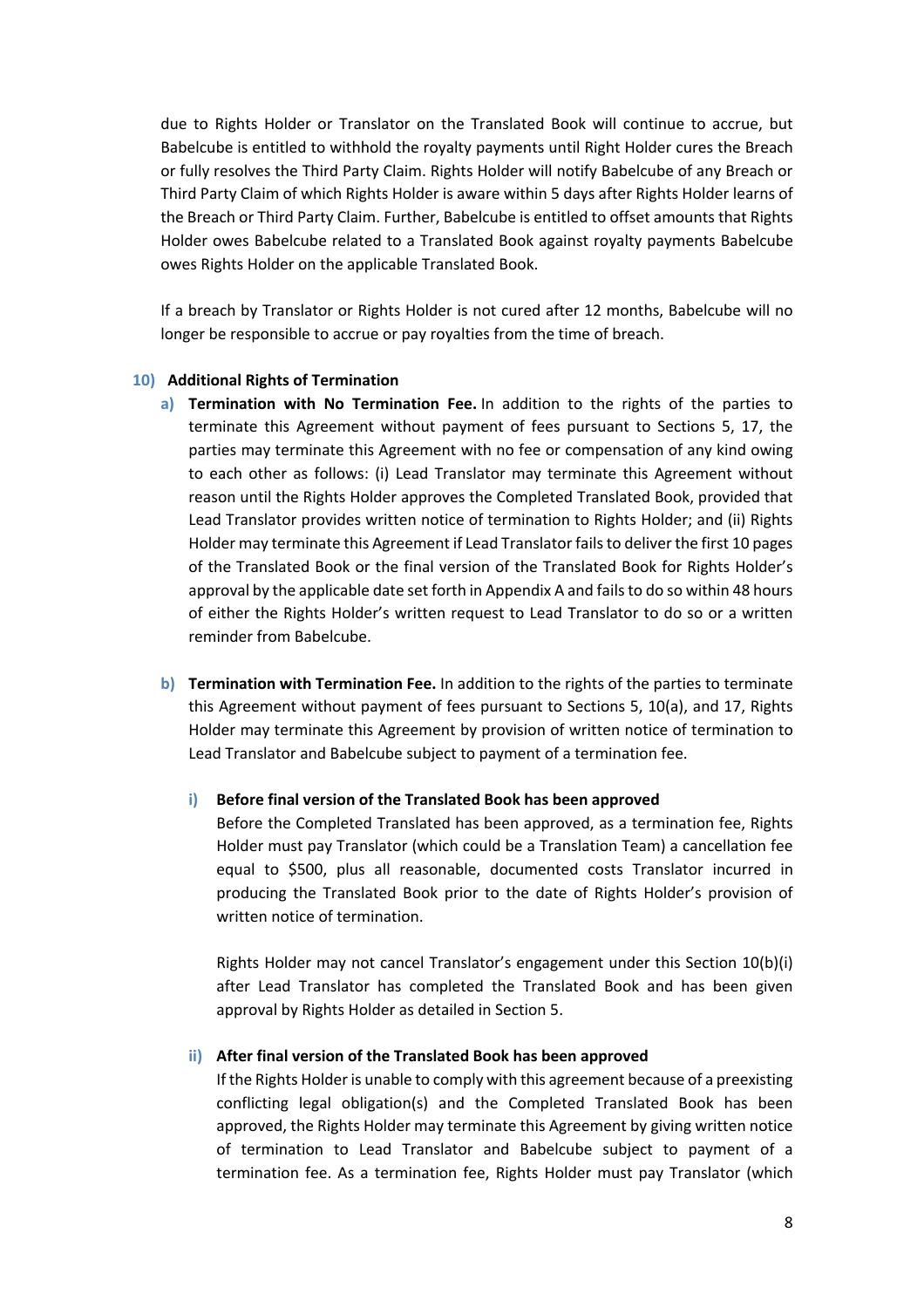could be a Translation Team) a cancellation fee equal to \$750, plus all reasonable, documented costs Translator incurred in producing the Translated Book prior to the date of Rights Holder's provision of written notice of termination.

- **11) Ownership.** Subject to the restriction on Translated Book production rights above and the distribution rights granted by Rights Holder to Babelcube, Rights Holder will retain all right, title, and interest in and to the Book and the Translated Book, including the copyright in the Book and the copyright in the Translated Book. Translator agrees that the Translated Book is a "work made for hire" to the full extent permitted by applicable law, with all copyrights in the Translated Book owned by Rights Holder. To the extent that the Translated Book does not qualify as a work made for hire under applicable law, Translator assigns to Rights Holder all right, title and interest and all intellectual property rights Translator may have in and to the Translated Book including, but not limited to, all copyright or rights of authorship (including moral rights) in the Translated Book. Translator agrees to execute all documentation reasonably required to evidence the ownership interests and rights of the Rights Holder.
- **12) Indemnification**. Rights Holder will defend Babelcube, and its subdistributors, and their respective officers, directors, employees, and agents (the "Babelcube Parties") from any losses, costs, or liabilities incurred by any of them (a) as a result of a breach by Rights Holder of any of Rights Holder representations or warranties in this Agreement, (b) as a result of Rights Holder failure to meet any of Right Holder's other obligations set forth in this Agreement or with respect to Babelcube generally or (c) as a result of Rights Holder negligence, strict liability or intentional misconduct (individually, a "Claim", and collectively, the "Claims"). Rights Holder will indemnify each Babelcube Party against any liability (including reasonable attorneys' fees) incurred by that Babelcube Party relating to any Claim, except to the proportional extent the liability is caused by the negligence or intentional misconduct of that Babelcube Party as determined by a final, non-appealable order of a court having jurisdiction. Rights Holder will not consent to the entry of a judgment or settle without the Babelcube Parties' prior written consent, which may not be unreasonably withheld. Rights Holder will use counsel reasonably satisfactory to the Babelcube Parties, and the Babelcube Parties will cooperate in the defense. If any Babelcube Party reasonably determines that any Claim might have an adverse effect, that Babelcube party may take control of the defense at its expense (without limiting Rights Holder's indemnification obligations). Right Holder's obligations under this Section 12 are independent of its other obligations under this Agreement.
- **13) LIMITATION OF LIABILITY**. BABELCUBE IS NOT LIABLE TO RIGHTS HOLDER OR TRANSLATOR UNDER ANY CIRCUMSTANCE FOR ANY CONSEQUENTIAL, SPECIAL, PUNITIVE, OR INDIRECT DAMAGES, INCLUDING LOST PROFITS OR OPPORTUNITIES.
- **14) Assignment**. Rights Holder may not assign any of Rights Holder's rights and obligations under this Agreement without Babelcube's prior written consent. Babelcube may assign any of its rights and obligations under this Agreement. Subject to the foregoing, this Agreement will be binding upon and inure to the benefit of the Parties and their respective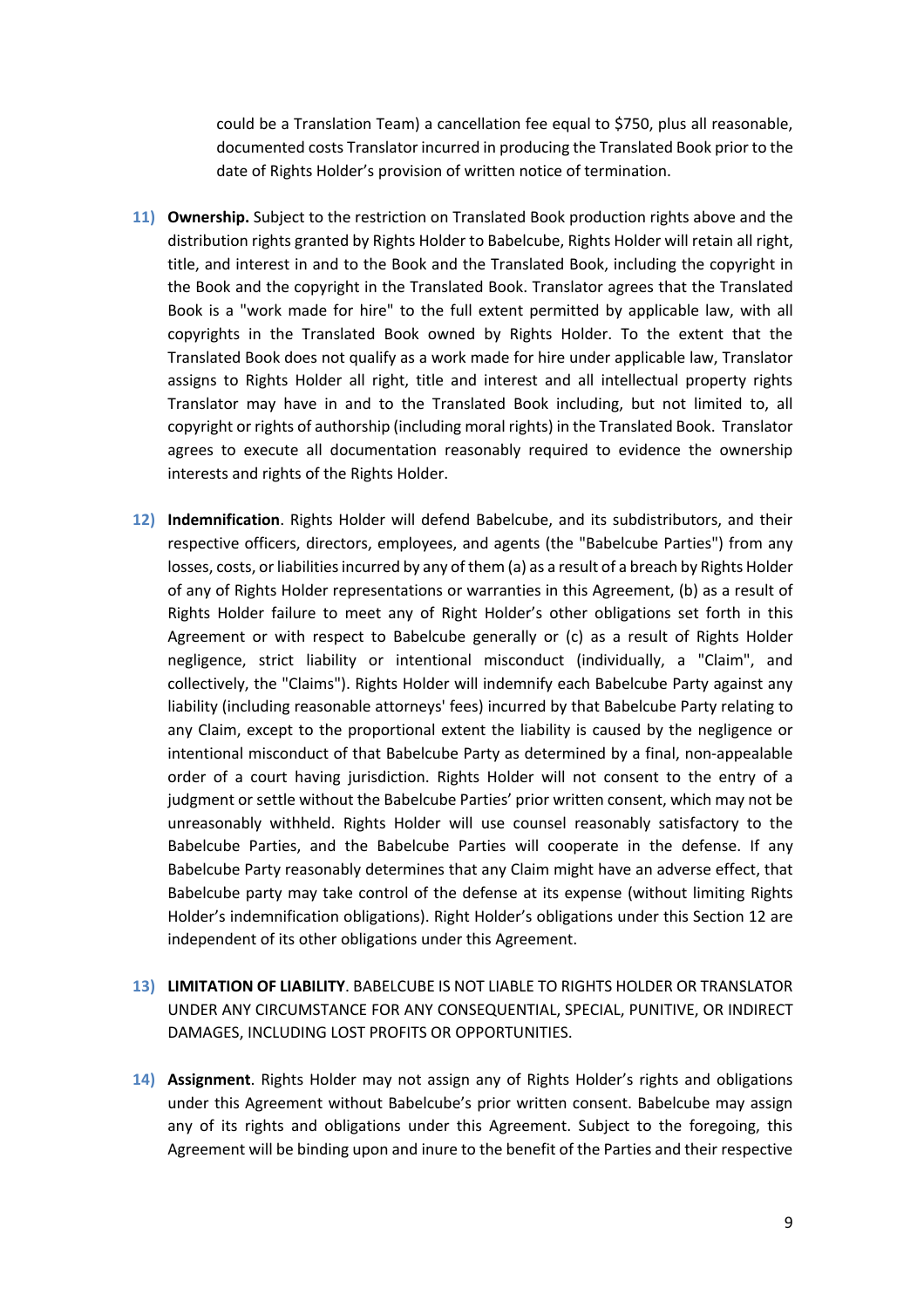successors and assigns. Any attempted assignment in violation of this Section 14 will be null and void.

- **15) Confidentiality**. Rights Holder and Translator will (a) protect Babelcube's information that is identified as confidential or that reasonably should be considered confidential; (b) use such information only to fulfill their obligations under this Agreement; and (c) return such information to Babelcube promptly when this Agreement terminates.
- **16) Right of Publicity Grant.** Translator agrees that Rights Holder and Babelcube will have the right to use Translator's name, likeness, and biographical information in marketing for the Translated Book in any media without time or use restrictions. Translator will, promptly on request, provide Rights Holder and Babelcube an image and brief written biography suitable for use by Rights Holder and Babelcube in the marketing of the Translated Book.
- **17) Failure to Perform.** If Translator is prevented from performing by reason of Translator's accident or mental or physical disability or incapacity ("incapacity"), or if Translator refuses or neglects to perform Translator's services ("default"), then Babelcube may suspend Translator's services and compensation from the date of such incapacity or default. If Translator is prevented or interrupted in the production of the Translated Book by reason of any event beyond Translator's reasonable control, including governmental law, acts of God, strike, armed conflict, death, or any similar cause ("force majeure event"), then Babelcube may suspend Translator's services and compensation for the duration of such force majeure event. If Translator's failure to continue to produce the Translated Book due to incapacity or a force majeure event continues for a period of 20 consecutive business days, Babelcube may provide Translator written notice of termination. This Agreement will automatically terminate 10 business days after Translator's receipt of this written notice from Babelcube if Translator fails to cure Translator's inability to perform within 10 business days. In the event of any such termination, Translator's rights to produce the Translated Book will terminate, the Translated Book translation rights in the Book for the Language and Territory will revert to Rights Holder, and Babelcube will owe no payment to Translator.
- **18) Independent Contractor.** Translator will provide services to Rights Holder and Babelcube on an independent contractor basis. Translator is solely responsible for the payment of all taxes applicable to all sums paid to Translator hereunder. Translator will have no authority to bind Rights Holder or Babelcube in any way or to make any commitments to anyone on behalf of Rights Holder or Babelcube without Rights Holder's or Babelcube's prior written consent.
- **19) Assignment.** Rights Holder may assign its rights hereunder in whole or in part to any person, firm or corporation, and such rights may be assigned by any assignee thereof, but no such assignment will relieve Rights Holder of any of its obligations under this Agreement. Translator's services are of a unique, extraordinary, and personal character which gives them a peculiar value, and therefore may not be assigned by Translator. Any purported assignment by Translator will be null and void.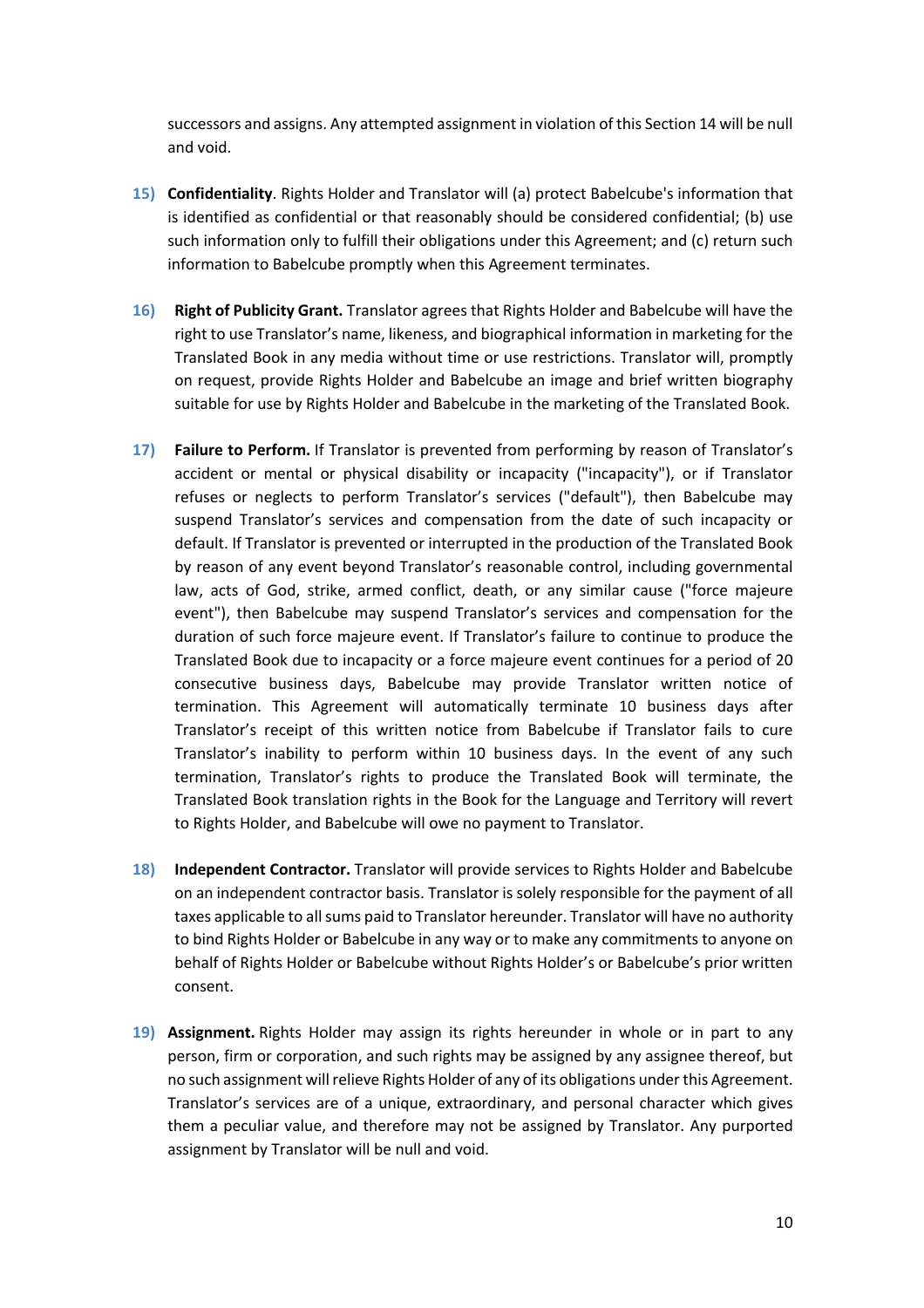- **20) General.** This Agreement constitutes the entire understanding between Babelcube, Rights Holder and Translator with respect to the subject matter hereof, supersedes all other agreements and understandings between the parties, and may not be modified or amended, except by a writing signed by all parties, provided that, to be valid, any writing that amends this Agreement must otherwise comply with the terms and conditions of Babelcube. The invalidity or unenforceability of any provision of this Agreement will not affect the validity or enforceability of any other provision of this Agreement. A waiver by either party of any term or condition of this Agreement in any instance will not be deemed a later waiver of such term or condition or of any later breach thereof, or as a waiver of any other term or condition in this Agreement. This Agreement, and all rights and duties of the parties, will be governed by and enforced in accordance with the laws of the United States of America, excluding any conflict of law's provisions. All disputes with respect to matters under this Agreement or with respect to this Agreement will be subject to the exclusive venue and jurisdiction of the courts sitting in the State of Delaware. All notices that either party is required or desires to serve on the other will be provided through the Babelcube messaging system or to an address that a party has provided to the other party for provision of notices through the Babelcube messaging system, or to the address detailed by each party in Section 1. Notice will be deemed given when notice is provided through the Babelcube messaging system and in a writing sent to a party's physical address via registered mail, return receipt requested. The date of that is 24 hours following the date of registered mailing will be deemed the date of service or delivery. The party sending notice will also provide Babelcube a copy of such notice at support [at] babelcube [dot] com.
- **21)** This Agreement may be executed either:
	- **a)** Through acceptance via the online process at Babelcube.com, or
	- **b)** In counterparts, each of which shall be deemed to be an original and such counterparts together shall constitute one and the same agreement. The delivery of an executed counterpart copy of this Agreement by facsimile or telecopy or by electronic transmission in portable document format (PDF) shall be deemed to be equivalent of the delivery of an original executed copy thereof.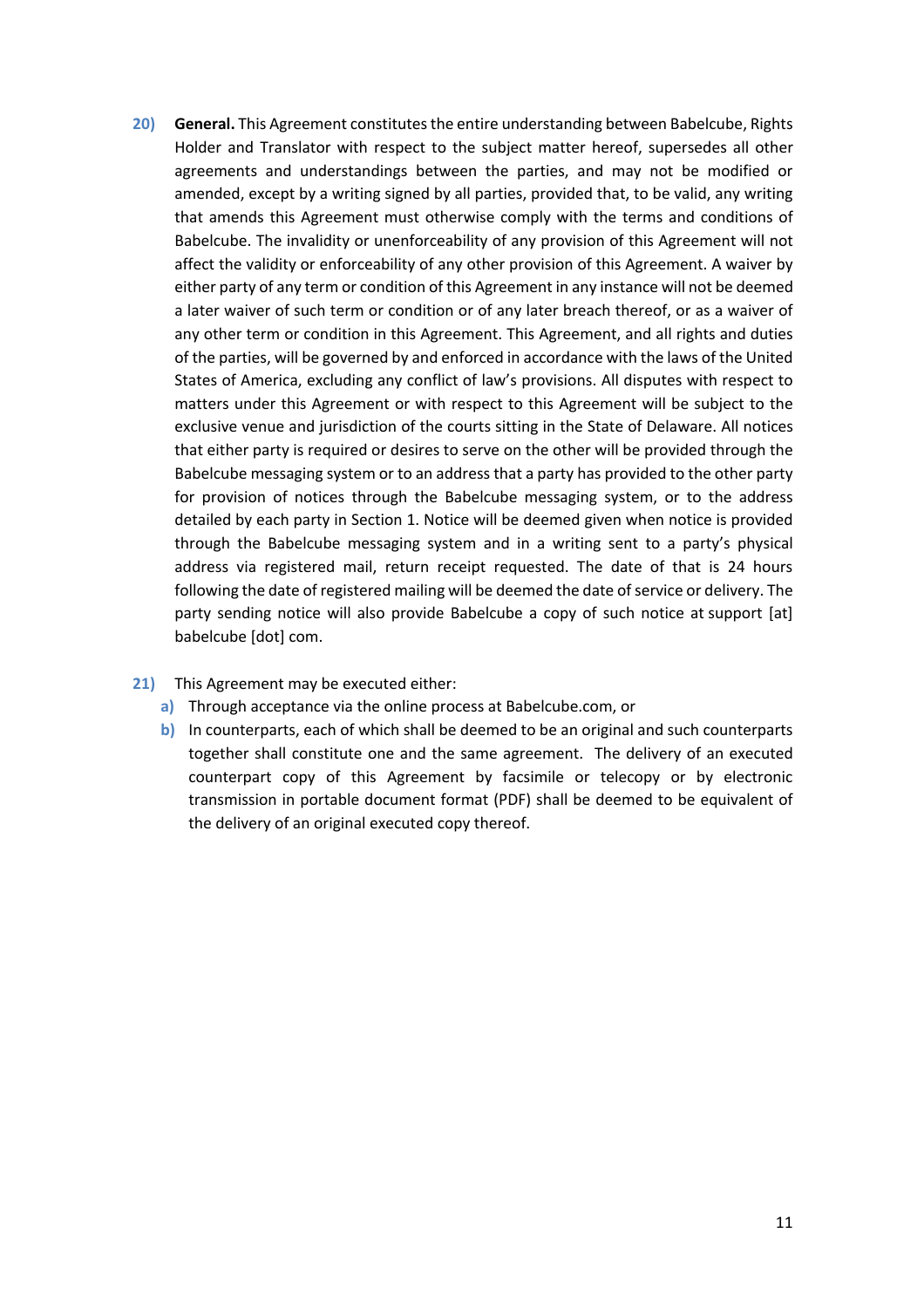# **Signed:**

# **Babelcube:**

Babelcube Inc. 2 University Plaza, Suite 100 Hackensack, NJ 07666, USA

**By:** Carlos Granados

**Position:** CTO

Date: ("Effective Date")

**Rights Holder:**

**Name of Rights Holder:** 

**Address:** 

**Translator(s):**

**Name of Lead Translator:**

**Address:** 

**Name of Editor and Proofreader:** 

**Address:**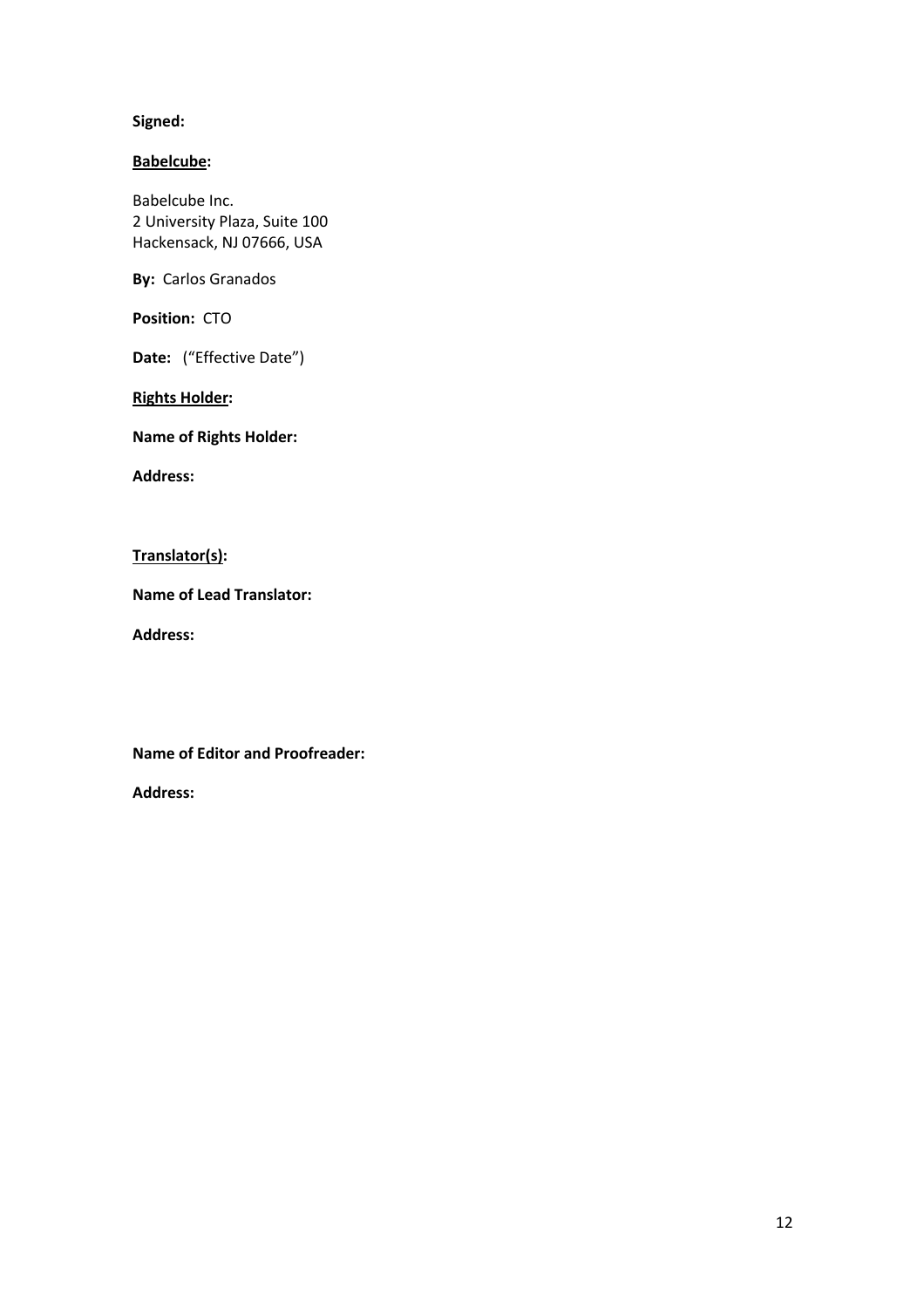**APPENDIX A**

**The Book**

**Book Title:** 

**Book Author:**

**Language:** 

**Word count (approximate):** 

**Additional documents:**

**LANGUAGE(S)**

**To be translated into:**

### **TERRITORY**

**Territories:**

# **DELIVERY DATES**

**Days from receipt of material to be translated:**

**First 10 pages:**

**Completed Translated Book:** 

**SHARE OF TRANSLATOR ROYALTIES**

**Lead Translator's share:** 

**Editor and Proofreader's share:**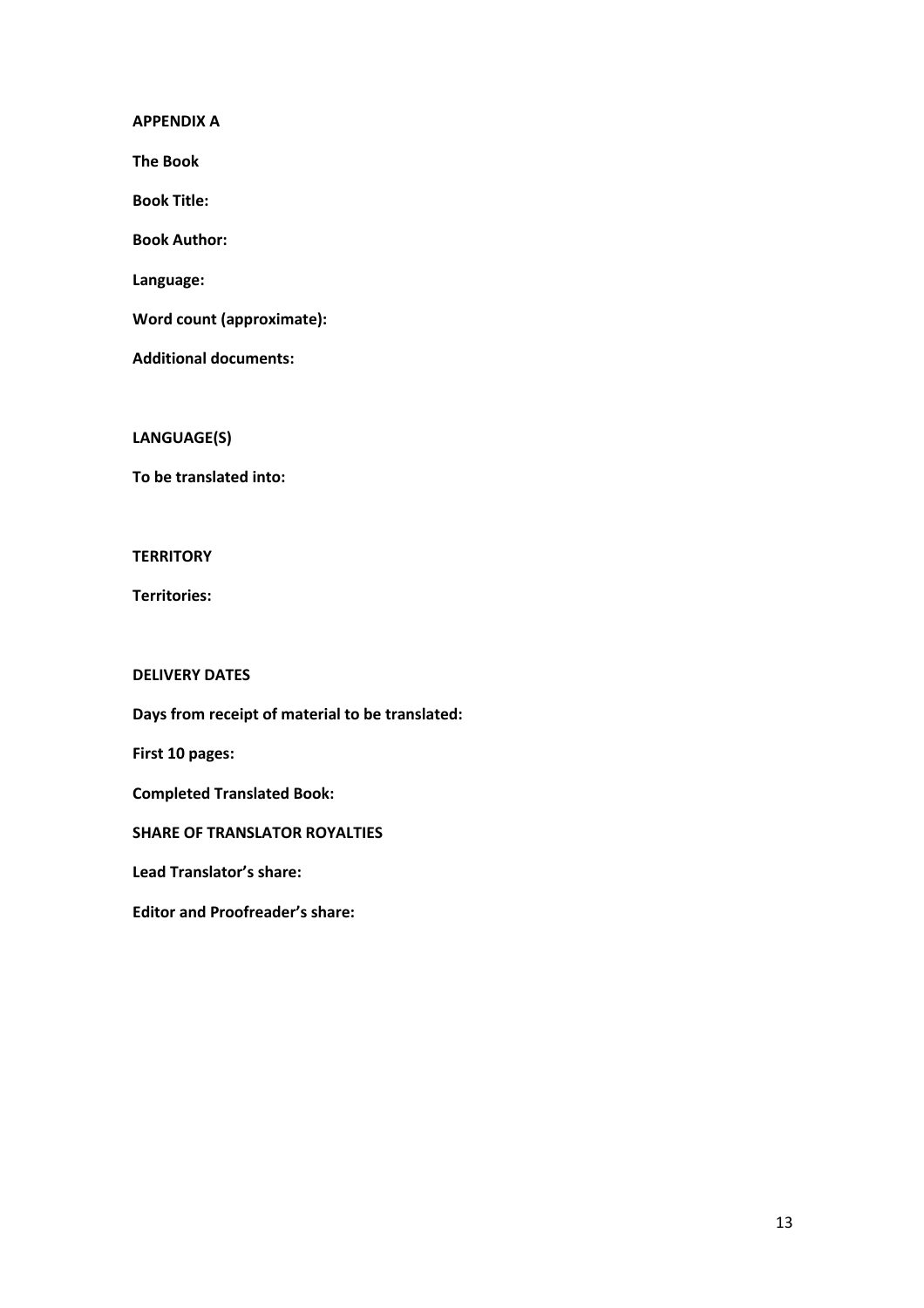# **Appendix B**

# **Royalty Terms**

These **Translated Book Royalty Payment Terms and Procedures for Babelcube Exclusive Distribution Rights** ("Royalty Terms") set forth the terms by which Babelcube will calculate and pay royalty payments owed to Rights Holder and Translator in connection with Babelcube's distribution of the Translated Book ("Royalties"). The Translator royalties cover all Translators involved, including all members of the Translator Team, if there is one. These Royalty Terms form a part of the Babelcube Standard Agreement for Translation and Distribution ("Agreement"). Capitalized terms used in these Royalty Terms but not defined have the meaning assigned to them in the Agreement.

Babelcube will pay Royalties to Rights Holder and Translators only on Babelcube Net Sales Receipts (as defined below) it receives from sales of the Translated Book. Babelcube has the right to withhold any taxes on the royalty payments it deems required by law to be withheld and remitted to a relevant tax authority. Withholding tax will be deducted from Royalties. Babelcube will calculate Royalties using the variable Royalty Rate below.

**Net Sales Receipts** means the monetary amount received by Babelcube from sales of each unit sold by Babelcube and Babelcube's sub-distributors, less any cash incentives, promotional discounts, sales or use taxes, excise taxes, value-added taxes, duties, distribution fees, and returns ("Net Sales Receipts").

# **Royalty Rates**

The percentage royalty rate that Babelcube will use to calculate Royalties ("Royalty Rate") will depend on the US Dollar value of Net Sales Receipts of the Translated Book received by Babelcube. The Royalty Rate will vary based on the cumulative US Dollar value of Net Sales Receipts as provided in the following chart, and will change as more units are sold.

| <b>Net Sales Receipts</b>      | <b>Royalty Rate for Rights</b><br>Holder | <b>Royalty Rate for Translator</b><br>(Translator Team, if working<br>as a team) |
|--------------------------------|------------------------------------------|----------------------------------------------------------------------------------|
| From 0 to 2,000 US Dollars     | <b>30%</b>                               | 50%                                                                              |
| From 2,000 to 5,000 US Dollars | 45%                                      | 35%                                                                              |
| From 5,000 to 8,000 US Dollars | 65%                                      | 15%                                                                              |
| From 8,000 US Dollars          | 75%                                      | 5%                                                                               |

**Royalty Calculation**. During the Distribution Period, Royalties for each sale will be calculated by multiplying the Royalty Rate set forth in the chart above by Babelcube's Net Sales Receipts received from the Translated Book during the immediately preceding monthly period. No Royalty will be paid on the transmission or distribution of downloads or other copies of the Translated Book distributed for free for purposes of review, sample, advertising, publicity or promotion.